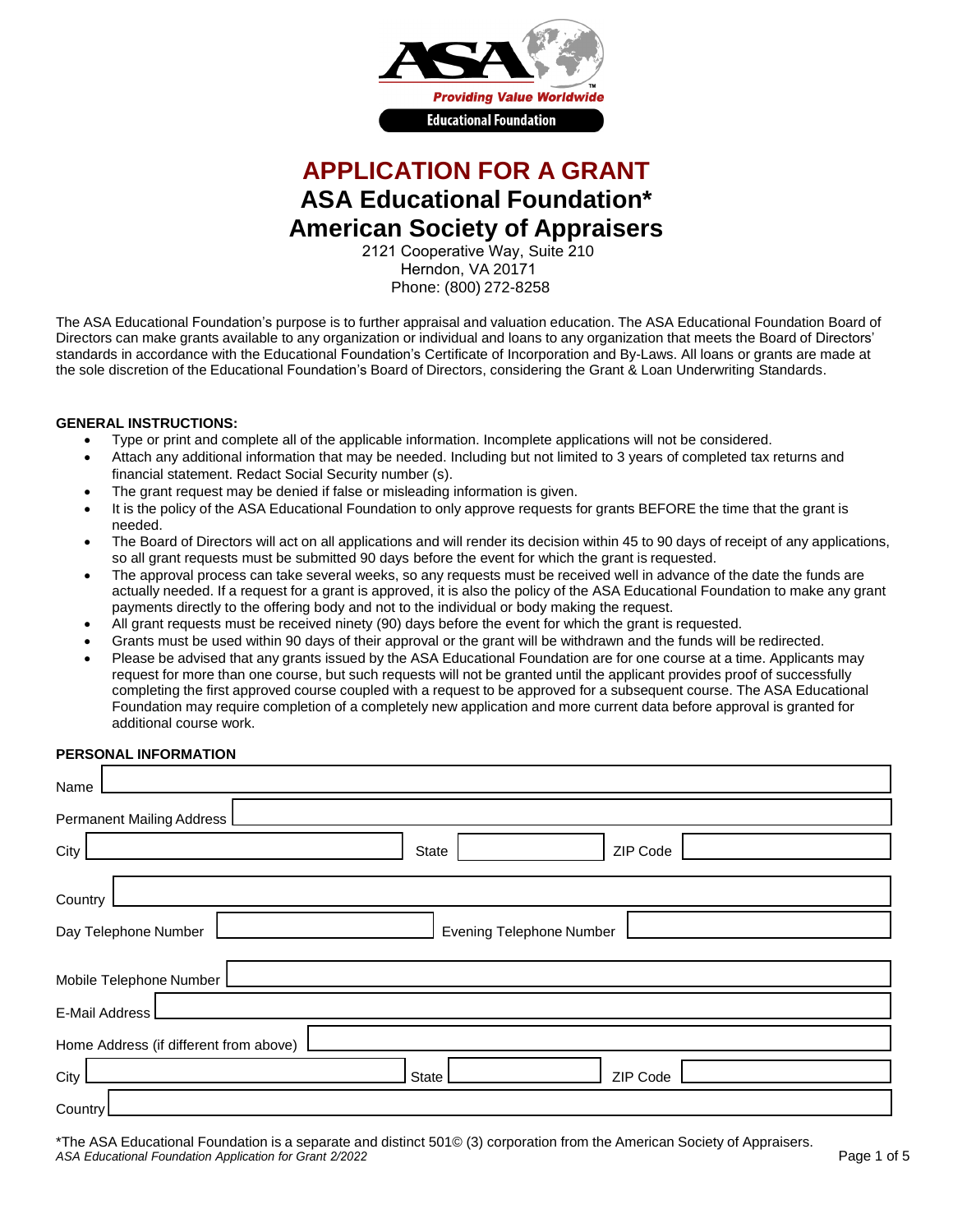#### **EDUCATION:**

State highest education level and all schools of higher learning, dates attended, degrees received and dates degrees were received.

| Institution Name and Location |                              |                        |  |
|-------------------------------|------------------------------|------------------------|--|
| Dates Attended L              | Degrees Received $\mathsf L$ | Dates Degrees Received |  |
| Institution Name and Location |                              |                        |  |
| Dates Attended                | Degrees Received             | Dates Degrees Received |  |
| Institution Name and Location |                              |                        |  |
| Dates Attended                | Degrees Received             | Dates Degrees Received |  |

# **FINANCIAL AND EMPLOYMENT BACKGROUND**

| <b>Current Company Name</b> |                                |
|-----------------------------|--------------------------------|
| Company Address             |                                |
| City                        | ZIP Code<br>State <sup>[</sup> |
| Company Telephone Number    |                                |
| Social Security Number      |                                |
| <b>Current Salary</b>       |                                |

Please be sure to provide:

- Copies of your last three years' income tax returns with Social Security number (s) redacted.
- o (Note: Company returns will not be accepted. If joint return, indicate appropriate portion attributed to applicant.)
- A financial statement of the applicant's net worth.

**PRIOR EMPLOYMENT**

| Company Name | Dates     | Salary History |  |
|--------------|-----------|----------------|--|
|              |           |                |  |
| Company Name | Dates I   | Salary History |  |
| Company Name | l Dates l | Salary History |  |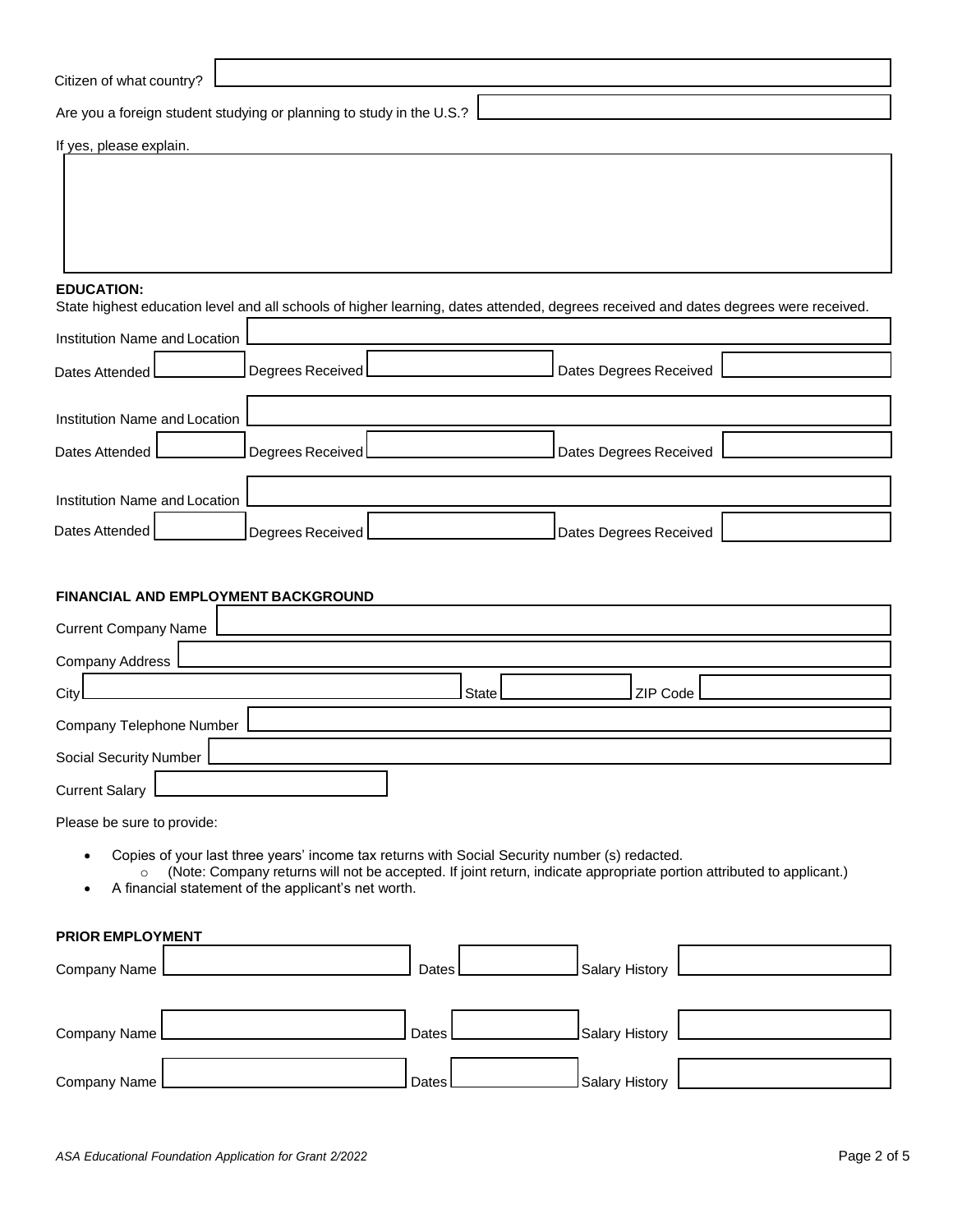| ASA AFFILIATION: If you are a member of ASA please indicate:                                                                                                                                      |  |  |  |  |
|---------------------------------------------------------------------------------------------------------------------------------------------------------------------------------------------------|--|--|--|--|
| Local Chapter<br>Discipline                                                                                                                                                                       |  |  |  |  |
| Current membership status<br>How long have you been a member?                                                                                                                                     |  |  |  |  |
| How long have you had that status?                                                                                                                                                                |  |  |  |  |
| Do you intend to become a member?<br>If you are not a member of ASA, why not?                                                                                                                     |  |  |  |  |
| What else might the ASA Educational Foundation do to assist you in becoming a member of the ASA?                                                                                                  |  |  |  |  |
| Do you belong to any other appraisal organizations?                                                                                                                                               |  |  |  |  |
| If so, please name the organization and list any designations that you may hold.                                                                                                                  |  |  |  |  |
| Have you made any other or prior requests for grants from ASA or any other organization?<br>Were they approved or rejected? If rejected, please enumerate.                                        |  |  |  |  |
| Why are you seeking this grant? (Check one)<br>College $\square$<br>American Society of Appraisers Level Courses<br>Manuscript or Course Development D<br>Other (please explain in detail) $\Box$ |  |  |  |  |
| Total amount of grant requested \$                                                                                                                                                                |  |  |  |  |
| Fees:<br>Tuition:<br>Materials:<br>Other:                                                                                                                                                         |  |  |  |  |
| Other please explain:                                                                                                                                                                             |  |  |  |  |
| <b>Course Name</b>                                                                                                                                                                                |  |  |  |  |
| Name of Offering Institution                                                                                                                                                                      |  |  |  |  |
| Mailing Address of Offering Institution                                                                                                                                                           |  |  |  |  |
| ZIP Code<br><b>State</b><br>City                                                                                                                                                                  |  |  |  |  |
| Contact Person at Offering Institution: Name:                                                                                                                                                     |  |  |  |  |
| <b>Email Address:</b><br>Telephone:                                                                                                                                                               |  |  |  |  |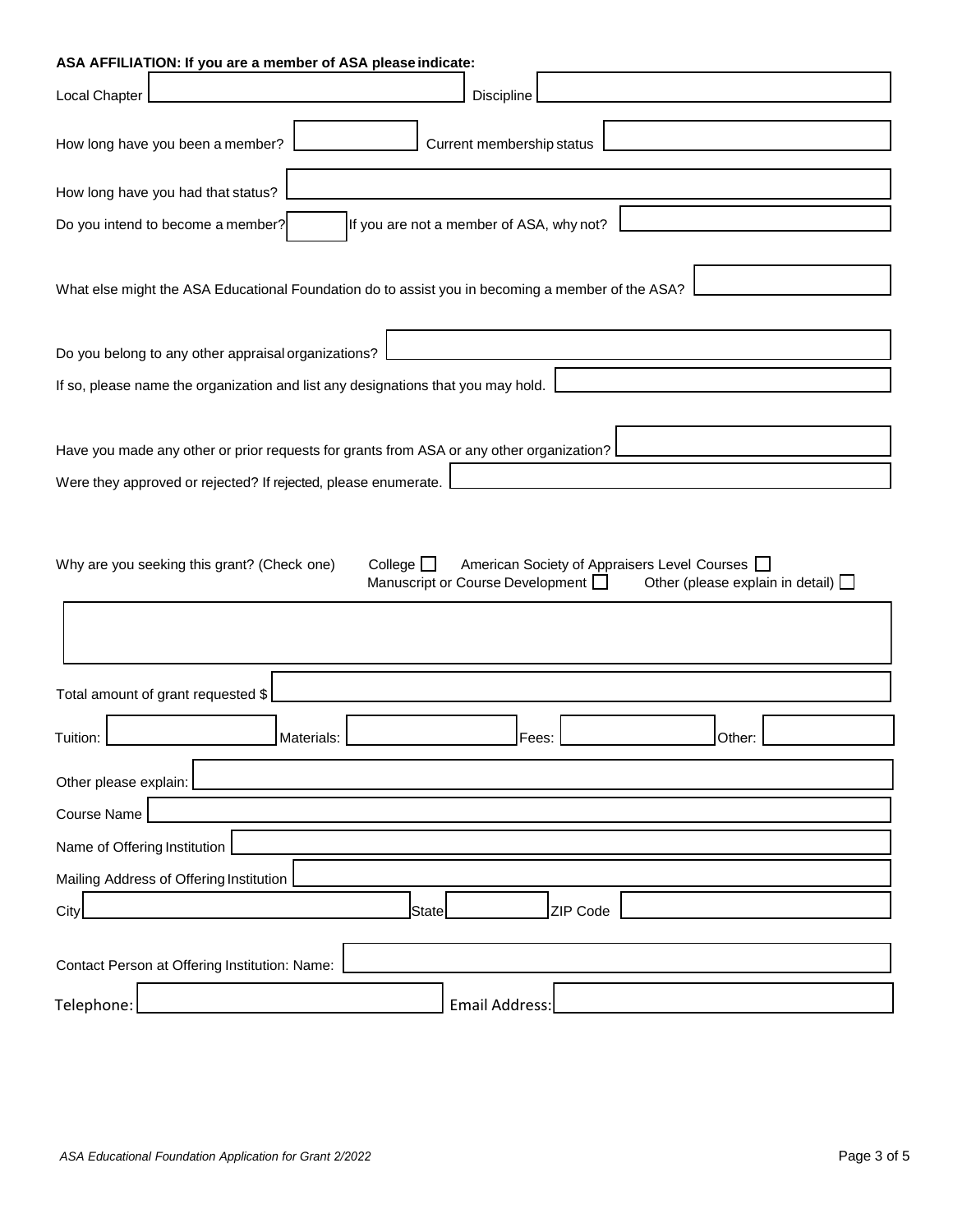Do you expect to take additional courses in this field?

If so, please explain why, what courses and when you anticipate taking them.

Please explain in detail how this grant will be used to benefit the public. (Include an explanation of what educational purposes are served by this project.)

## **CERTIFICATION**

All persons providing information on this application must sign this application. If the applicant is a minor, a parent is required to sign this application in the space provided.

#### **AFFIRMATION**

Under the penalties of perjury, all of the information provided by me, or any person on this application, is true and complete to the best of my knowledge. I understand that this application is being filed jointly by all. If asked by an authorized official of the ASA Educational Foundation, I agree to give proof of the information contained in this application. I also understand that if I do not supply proof of information when requested, the grant processing will cease.

I further affirm to supply the ASA Educational Foundation with a copy of proof of my attendance at the designated course along with proof of my passing or failing the course.

| Applicant              | Date |  |
|------------------------|------|--|
|                        |      |  |
| Parent or other person | Date |  |

### **PROCESSING**

Please make sure you have fully completed, dated and signed this application. Please **SCAN PDF** file and email to the ASA Educational Foundation Chair. The applicant **should not** contact ASA International Headquarters concerning the status of the request. Applicant should only contact the current Chair of the Educational Foundation via email.

> **Blake J. Runckel, ASA Chair, ASA Educational Foundation Board of Directors brunckel@corpval.com 503-235-7777**

You will be advised by mail or electronic mail if further information is required or if your request is granted or denied.